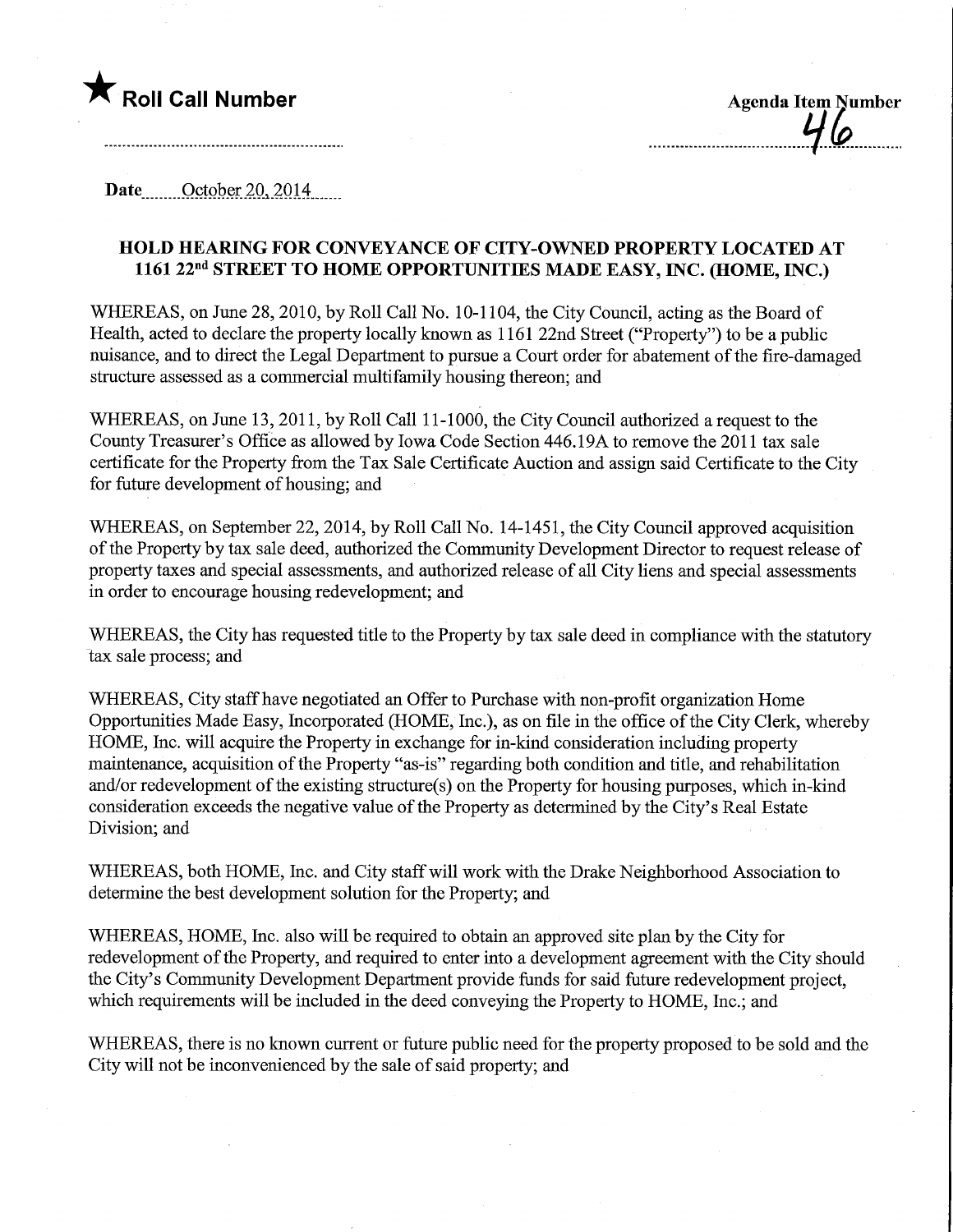## **T** Roll Call Number Agenda Item lumber

Date ........October 20,2014,

WHEREAS, on October 6, 2014, by Roll Call No. 14-1560, it was duly resolved by the City Council that the proposed conveyance of real property at 1161 22<sup>nd</sup> Street to HOME, Inc. be set down for hearing on October 20, 2014, at 5:00 p.m., in the City Council Chambers; and

WHEREAS, due notice of the proposal was published as provided by law in the Des Moines Register, setting forth the time and place for hearing on the proposal; and

WHEREAS, in accordance with City Council direction, those interested in this proposed conveyance, both for and against, have been given an opportunity to be heard with respect thereto and have presented their views to the City Council.

NOW THEREFORE BE IT RESOLVED by the City Council of the City of Des Moines, Iowa:

1. Upon due consideration of the facts and statements of interested persons, any and all objections to the proposed conveyance of the real properties as described below are hereby overruled and the hearing is closed.

2. There is no public need or benefit for the real property described below and the public would not be inconvenienced by reason of the conveyance of the property locally known as 1161 22<sup>nd</sup> Street, Des Moines, legally described as follows:

Lot 24, Cottage Grove Replat, an Official Plat, all now included in and forming a part of the City of Des Moines, Polk County, Iowa.

3. That the sale and conveyance of such property to HOME, Inc. for the in-kind consideration of property maintenance, acquisition of the Property "as-is" regarding both condition and title, and rehabilitation and/or redevelopment of the existing structure(s) on the Property for housing purposes, with closing subject to the terms and conditions set forth herein above and included in the Offer to Purchase between the City and HOME, Inc., be and is hereby approved.

4. The Mayor is authorized and directed to sign the Offer and Quit Claim Deed for the conveyance as identified above, and the City Clerk is authorized and directed to attest to the Mayor's signature and to forward the original of this Offer and Quit Claim Deed, together with a certified copy of this resolution and of the affidavit of publication of the notice of this hearing, to the Real Estate Division of the Engineering Department for the purpose of causing said documents to be recorded following closing.

5. Upon receipt by the City of the tax sale deed for the Property and fulfillment of the conditions set forth herein above and in the Offer to Purchase, the Real Estate Division Manager is authorized and directed to close upon the sale of the above-described property to HOME, Inc. and to forward the original of the Offer and Quit Claim Deed, together with a certified copy of this resolution and of the affidavit of publication of the notice of this hearing, to the Polk County Recorder's Office for the purpose of causing these documents to be recorded.